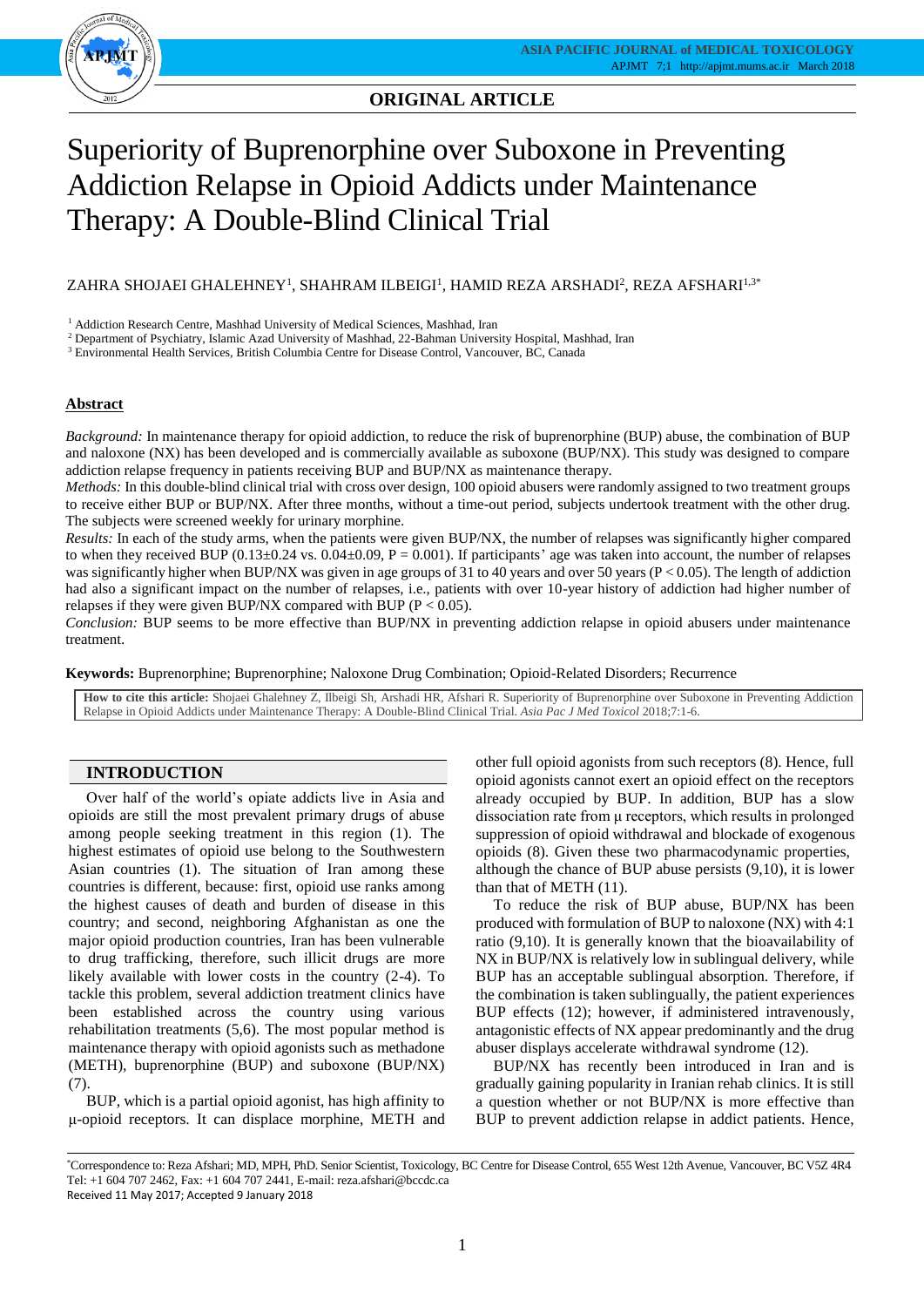this study was designed to compare addiction relapse frequency in patients receiving BUP and BUP/NX as maintenance therapy.

### **Methods**

### **Study design and subjects**

This was a double-blind randomized trial with cross over design, in which, patients involved with opioid addiction who were under maintenance treatment in 5 outpatient substanceabuse rehab clinics in Mashhad, Iran, were enrolled. Demographics of the subjects including age, marital status, educational level and occupation were collected and entered into a predesigned checklist. Moreover, the type of the abused drug and the predominant administration route were asked from each subject.

Patients with history of multi-drug abuse and those with major psychiatric co-morbidities were excluded. In total, 154 opioid addicts under maintenance treatment to quit opioid abuse were evaluated. 54 patients were excluded from the study, including 33 who were multi-drug abusers and 21 who had psychiatric co-morbidities. Finally, 100 patients were included in the analysis (Figure 1).

Patients were randomly assigned into two groups and each group underwent treatment with either BUP (Group 1) or BUP/NX (Group 2) for 3 months. When necessary, dosage of drug was adjusted for each patient in order to avoid withdrawal syndrome. After 3 months, without a time-out period, study subjects underwent the treatment with the other drug. In other words, those who received BUP in the first 3 months, were given BUP/NX in the next 3 months, and vice versa (Figure 2).

#### **Clinical and laboratory investigations**

At the beginning of the study, 3 toxicological tests were performed for each patient for detection of illicit drugs including cocaine, amphetamine and cannabis in serum or urine. During the study, study subjects were weekly screened for urinary morphine by using urine Fastep® MOR Rapid Test Strip (Polymed Therapeutics, Inc., Houston, TX, USA). This test strip has an accuracy of over 99.9% in agreement with commercially available tests, and its minimum concentration for positive result at 5 minutes was 300 ng/mL for morphine and 250 ng/ml for codeine. Regarding the reproducibility of the test strip, the negative result in samples with morphine/heroin concentration was at 50% of the cut-off and positive at 200%. Also, regarding the precision, the negative result in samples with morphine/heroin concentration was at 50% of the cut-off and positive at 150%. In addition to urine morphine test, patient's relapse into addiction was asked in each visit. Relapse was defined as any evidence of misuse of an opioid during the treatment period.

### **Ethics**

All patients were fully informed about the study objectives, and informed consent was obtained from each. However, none of the examinees knew that they are under which of the treatment plans. Clinicians were also blinded to know which patient was allocated to either treatment groups. Examinees were notified that the information taken from them would be kept safe and would not be used other than for research purposes. After the completion of the study in a







**Figure 2.** Study groups based on the treatment protocol

six-month period, the most effective treatment procedure was continued for each patient in the rest of their treatment process.

#### **Statistics**

Data were analyzed using the Statistical Package for the Social Sciences (SPSS) version 18.0 (SPSS Inc., Chicago, IL, USA). As the current study is of cross-over type, prior to evaluation of the main parameters, "time effect (TE)" and "carryover effect (CE)" were taken into account and were analyzed with Pocock's Test. CE was not statistically significant ( $P = 0.047$ ). This means the mutual effect of time and drug was not statistically significant. Therefore, "two sets" of data were considered in the statistical analysis.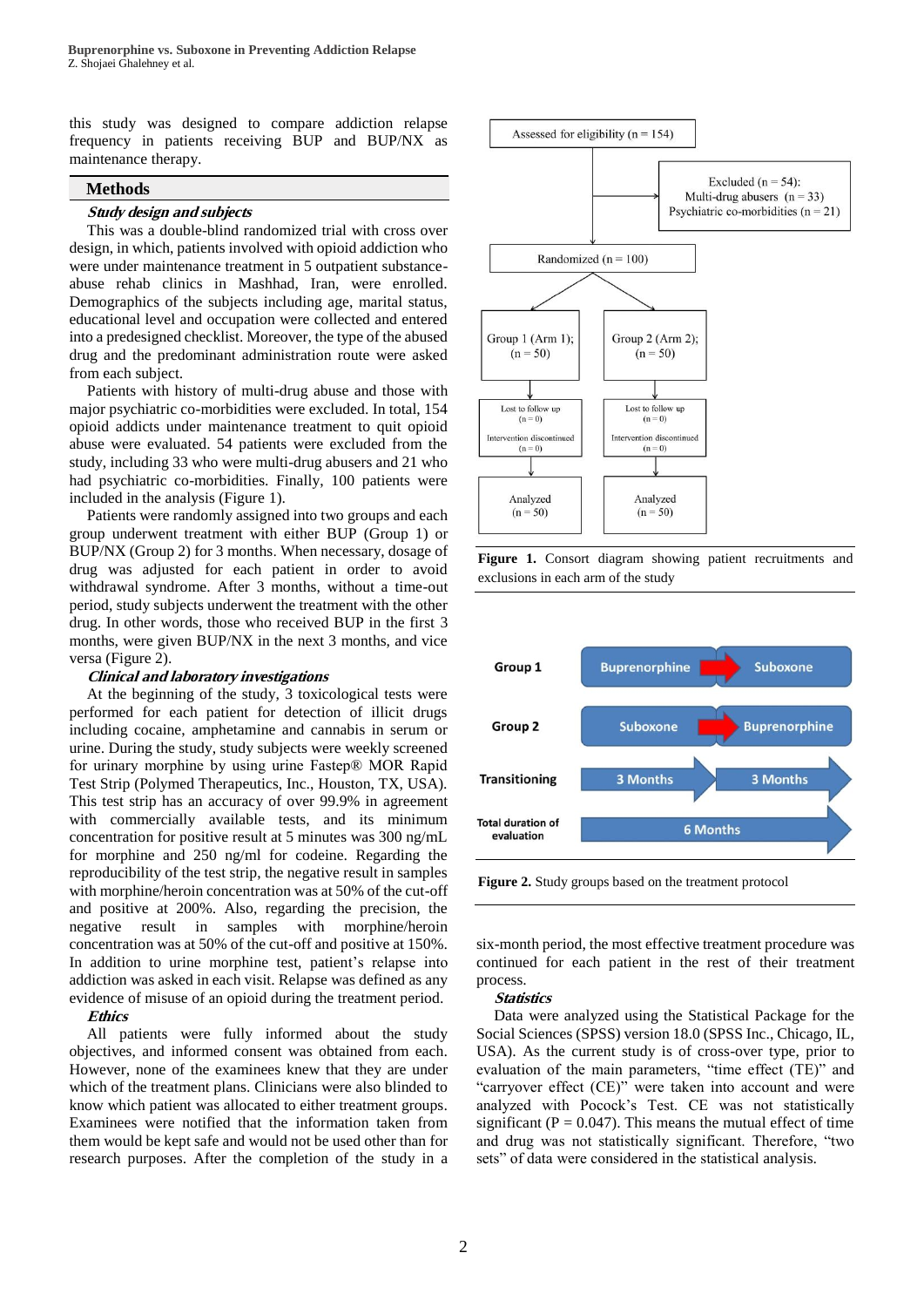However, TE was statistically significant, and thus, tests of both sets were used in a modified manner. Wilcoxon and Mann-Whitney tests were used to compare the effect of each treatment on the examinees.

# **RESULTS**

## **Demographic features**

Demographic information of the subjects is shown in Table 1. Mean (SD, min-max) age of the patients was 39.5 (10.5, 21-70) years. The majority of patients (64%) aged 31 to 50 years. Sixty-three percent of the patients were married and 83% had educational level of less than higher education. Most subjects were working in private sector (61%). The most common drug of abuse was raw opium (61%) and the

**Table 1. Demographic features of the subjects (n = 100)**

| Age (years)                         | N              |
|-------------------------------------|----------------|
| < 31                                | 24             |
| $31-40$                             | 39             |
| 41-50                               | 25             |
| > 50                                | 12             |
| <b>Marital Status</b>               |                |
| Married                             | 63             |
| Single                              | 30             |
| Divorced                            | 7              |
| <b>Educational level</b>            |                |
| No formal education                 | 3              |
| Primary education                   | 40             |
| Secondary education (High school)   | 40             |
| Higher education                    | 17             |
| Occupational status                 |                |
| Private                             | 61             |
| Laborer                             | 16             |
| Unemployed                          | 11             |
| Governmental                        | 8              |
| Retired                             | $\overline{4}$ |
| Substance of abuse                  |                |
| Raw opium                           | 61             |
| Opium extract                       | 21             |
| Tramadol                            | 10             |
| Concentrated heroin (Iranian crack) | 8              |
| Route of administration             |                |
| Smoking                             | 54             |
| Combination                         | 32             |
| Oral                                | 14             |
| Duration of addiction (years)       |                |
| < 6                                 | 23             |
| $6 - 10$                            | 39             |
| >10                                 | 38             |

most common method of abuse was smoking (54%). The majority of the subjects (62%) had abused illicit substances for less than 10 years.

#### **Treatments and outcomes**

Mean dose of BUP or BUP/NX given to the subjects were  $20\pm2$  mg and  $2\pm1$  mg, respectively. In each of the study arms, when the patients were given BUP/NX, the number of relapses was significantly higher compared to when they received BUP  $(0.13\pm0.24 \text{ vs. } 0.04\pm0.09, P = 0.001)$  (Figure 3).

If participants' age was taken into account, the number of relapses was significantly higher when BUP/NX was given in age groups of 31 to 40 years and over 50 years ( $P < 0.05$ ). However, in other age groups, this difference was not statistically significant (Figure 4).

Regarding the occupation, patients working in private sector and retired subjects had significantly higher number of relapses when they used BUP/NX compared to BUP ( $P <$ 0.05) (Figure 5).

Nonetheless, no significant difference was found between the BUP and BUP/NX efficacy in terms of marital status, education level, and the type of drug abuse. The length of addiction had also a significant impact on the number of relapses, i.e., patients with over 10-year history of addiction had higher number of relapses if they were given BUP/NX compared with BUP ( $P < 0.05$ ) (Figure 6).

## **DISCUSSION**

The two pharmacodynamic advantages of BUP over METH including higher affinity to Mu receptors and slower rate of dissociating from receptor, which as a result lead to lower risk of abuse, have made BUP more suitable for maintenance therapy (13,14). Nonetheless, BUP has become a drug of abuse, particularly among those long involved with



**Figure 3.** Mean number of relapses when patients were given buprenorphine vs. suboxone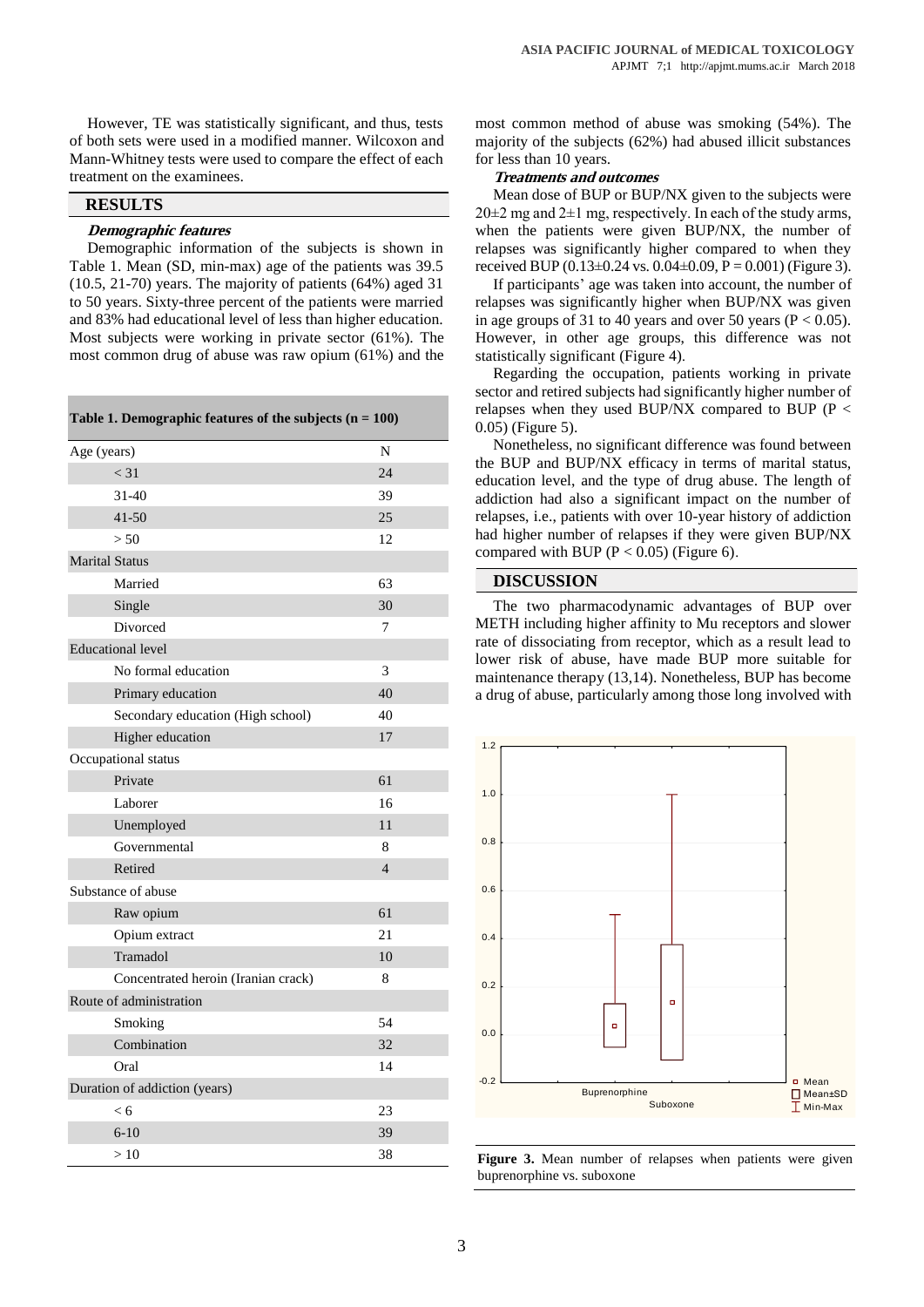

**Figure 4.** Mean number of relapses in different age groups divided by the treatments given



**Figure 5.** Mean number of relapses in different occupational statuses divided by the treatments given

heroin addiction (15,16). BUP abusers grind up the tablets, mix the powder with water, and inject the solution intravenously, which provides a rush of opioid-like sensation as the substance binds to the opioid receptors. To unravel this complication, the combination of BUP and NX, called suboxone (BUP/NX), has been produced which can decrease the risk of excessive intravenous injection by the effect of NX component (17). NX component of suboxone can reverse the effects of opioids, but it has a short half-life and so it typically does not last as long as opioids. Hence, it will temporarily prevent these drugs from binding to the opioid receptors in the brain, and consequently the abuser does not feel high, and if injected, it leads to withdrawal syndrome (17). Altogether, suboxone has less potential for abuse due to the fact that it was engineered with a ceiling effect. This means that when it is taken at increasingly higher doses, a user will not derive any additional psychological euphoria from BUP/NX, although they will from METH.

With regard to the composition of illegal opioid market in Iran (e.g. crystal-heroin, crack-heroin and sedoodi-heroin, which are popular names for condensed forms of heroin) (18- 22), BUP and BUP/NX have some advantages over METH. In METH use, withdrawal from opioid therapy is prolonged and often difficult compared to BUP. In addition, the risk of METH overdose is higher than that of BUP (17). BUP has lower interactions with other drugs, and complications such as respiratory depression and cardiovascular disorders such as QT prolongation are less likely to occur compared to METH (23,24).

The results of the present study show that BUP is superior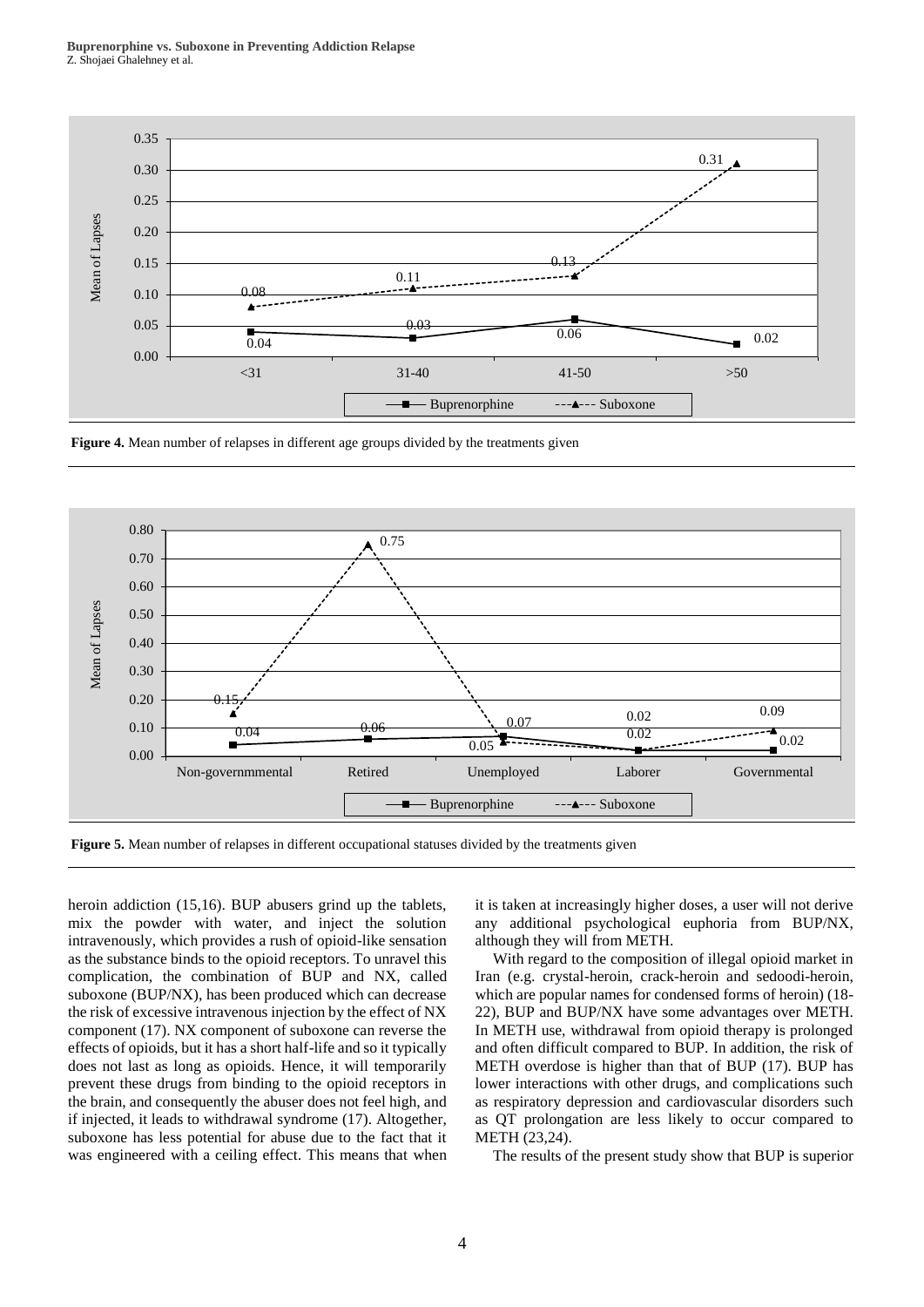![](_page_4_Figure_1.jpeg)

**Figure 6.** Mean number of relapses in different addiction histories divided by the treatments given

to BUP/NX in preventing addiction relapse among opioid abusers under maintenance treatment. There are controversial results comparing the effectiveness of BUP and BUP/NX in reduction of addiction relapse. Although Magnelli et al and Stimolo et al found that BUP/NX is better than BUP in reduction of craving and relapse (25,26), in studies conducted by Fudala et al and by Amato (27,28), BUP and BUP/NX were similar regarding the mentioned parameters. Mammen and Bell similarly showed that the addition of NX may not improve the efficacy of BUP as a maintenance drug (29). They even concluded that due to causing withdrawal syndrome, BUP/NX can act as a reinforcer for abuse of BUP or other illegal drugs (29). Bell et al, also, found no noticeable differences in relapse frequency in patients undergoing treatment with BUP/NX compared with BUP (30).

Since BUP/NX contains naloxone, which is likely to cause withdrawal symptoms in simultaneous use with opioids (17), patients may become reluctant to continue using the drug especially if given in an unsupervised manner (30). Therefore, suboxone is more associated with discontinuing of maintenance therapy. The inferiority of BUP/NX in our study could be further explained by the higher cost of this drug in black market. As we found a significantly higher relapse number in the retired subjects, it can be said that the need for financial resources would drive them to sell suboxone pills in the black market and to withdraw the treatment.

# **LIMITATION**

A limitation of this study could be the small sample size. Hence, further studies with larger sample size are recommended. The advantage of the current study compared to similar ones is its cross-over design. Therefore, not only was each group compared to itself, but it was also compared to the other group at the same time.

# **CONCLUSION**

BUP seems to be more effective than BUP/NX in preventing addiction relapse in opioid abusers under maintenance treatment. This is particularly correct for opioid abusers with limited financial resources and those with longer history of opioid addiction.

## **ACKNOWLEDGEMENT**

We would like to acknowledge the kind support of Dr. Mojtaba Meshkat and Dr. Amir Pourghorban. This study has been accomplished via a grant by Azad Islamic University, as an MD thesis for the first author.

#### **Conflict of interest:** None to be declared. **Funding and support:** None.

### **REFERENCES**

- 1. United Nations Office on Drugs and Crime (UNODC). World Drug Report 2014. Vienna, Austria: United Nations Publications; 2014.
- 2. Forouzanfar MH, Sepanlou SG, Shahraz S, Dicker D, Naghavi P, Pourmalek F, et al. Evaluating causes of death and morbidity in Iran, global burden of diseases, injuries, and risk factors study 2010. Arch Iran Med 2014;17:304-20.
- Degenhardt L, Hall W. Extent of illicit drug use and dependence, and their contribution to the global burden of disease. Lancet 2012;379:55-70.
- 4. GhaneT, Behmanesh Y, Alizadeh Ghamsari A, Amini M, Siavashian F, Yazdani-Rostam A, et al. Toxic Agents Responsible for Acute Poisonings Treated at Four Medical Settings in Iran during 2012-2013: A Report from Iran's National Drug and Poison Information Center. Asia Pac J Med Toxicol 2016;5:11-4.
- 5. Karrari P, Mehrpour O, Afshari R, Keyler D. Pattern of illicit drug use in patients referred to addiction treatment centres in Birjand, Eastern Iran. J Pak Med Assoc 2013;63:711-6.
- 6. Sharifi H, Kharaghani R, Sigari S, Emami H, Sadr M, Masjedi